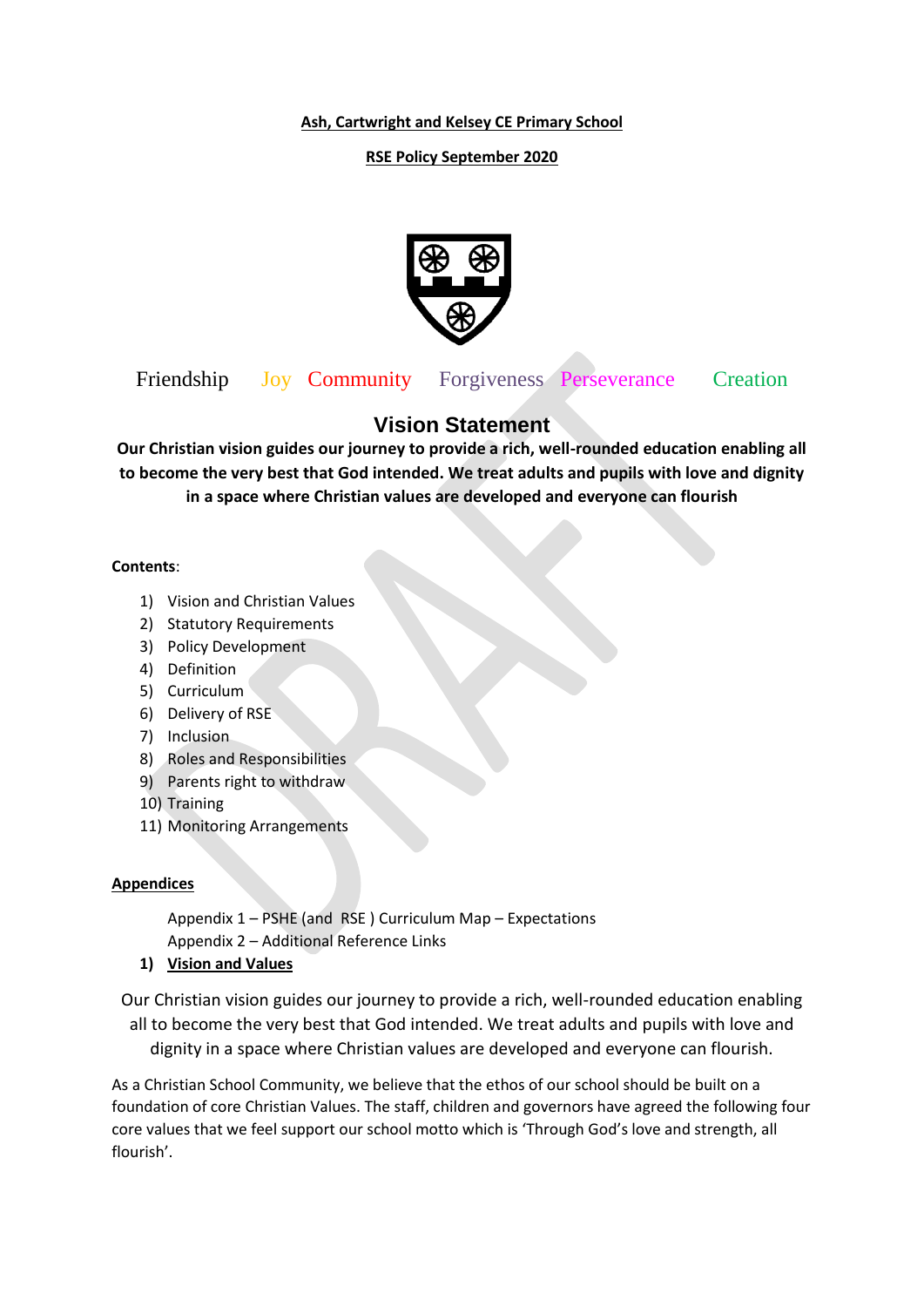- Creation
- Friendship
- Perseverance
- Joy
- **•** Forgiveness
- Community

These core values will help us sustain an ethos which supports our aim for children to live happy, safe, healthy and fulfilling lives, to become confident individuals and responsible citizens who make a positive contribution to society.

We hope that our core values will help children understand that there are some central beliefs that people hold, and learn to fall back on these when making choices and decisions using these core values as an important guiding tool.

## **Aims**

We undertake to follow the principles in the Church of England Charter for faith sensitive and inclusive relationships education, relationships and sex education (RSE) and health education (RSHE). The aims of relationships and sex education (RSE) at our school are to:

- Enable children to understand how to keep themselves and others safe
- Develop the personal skills needed by pupils for them to establish and maintain relationships, to recognise what a healthy relationship looks like, to form healthy relationships, ensuring respect and dignity for themselves and others.
- Explore how to live well together, including behaving well towards others, disagreeing well, forgiving and repairing broken relationships.
- Develop the skills to express their own views and make their own informed decisions, providing a framework in which sensitive discussions can take place.
- Help pupils develop feelings of self-worth, self-respect, confidence and empathy, to cherish themselves and others as unique and wonderfully made.
- Create a positive culture around issues of sexuality and relationships.
- Teach pupils the correct vocabulary to describe themselves and their bodies.
- Prepare pupils for puberty, by giving them an understanding of the importance of health and hygiene.
- Enable children to make responsible and informed decisions about their health and wellbeing.

### **2) Statutory requirements**

As a Primary School we must provide relationships education to all pupils as per section 34 of the Children and Social work act 2017. We are required to follow the National Curriculum including requirements to teach science which would include the elements of sex education contained in the Science curriculum. In teaching RSE, we are required to have regard to guidance issued by the Secretary of State as outlined in section 403 of the Education Act 1996. At Ash, Cartwright and Kelsey CE Primary School we teach RSE as set out in this policy.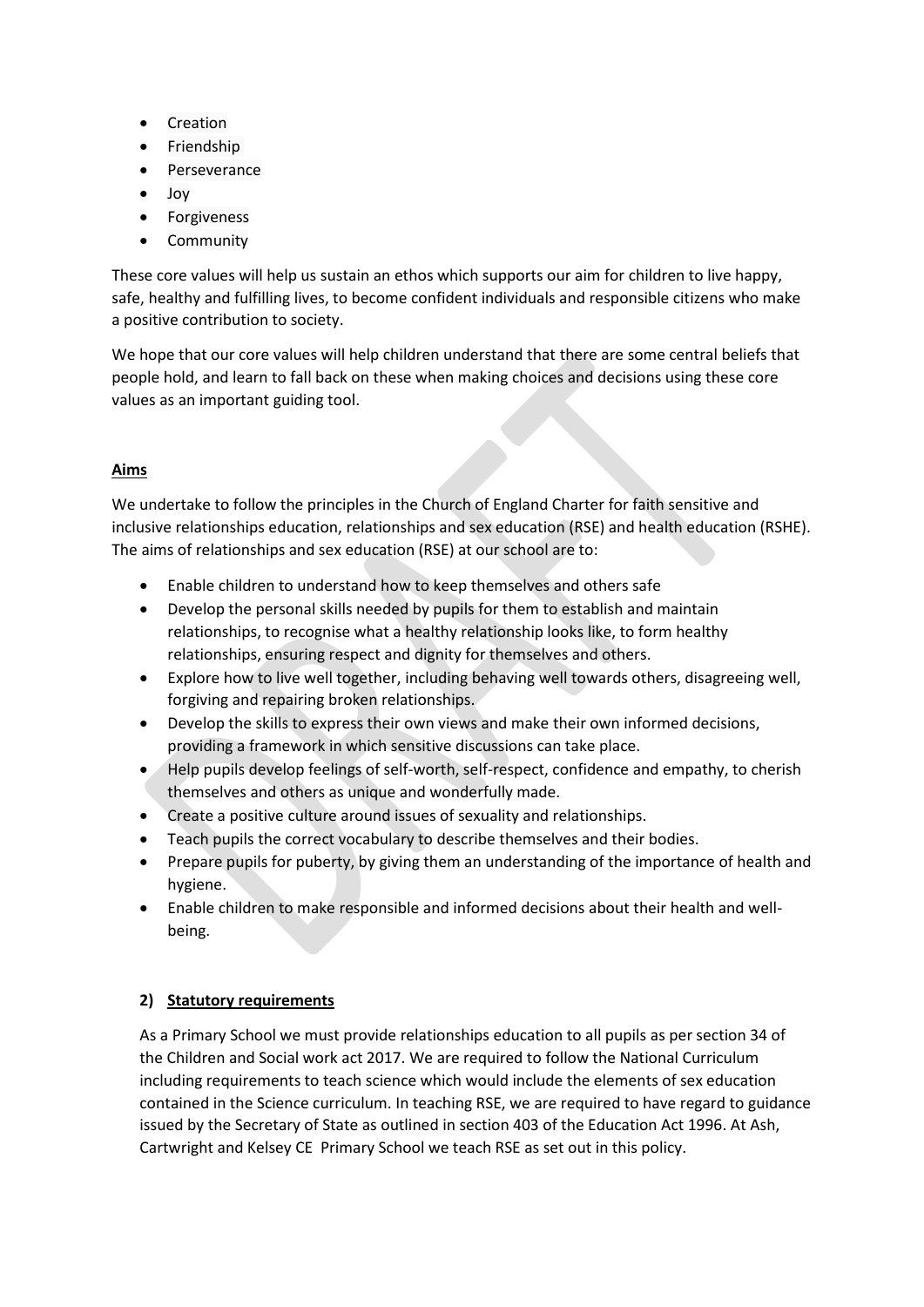### **3) Policy development**

This policy has been developed in consultation with staff, pupils and parents. The consultation and policy development process involved the following steps:

- *Review* –The PSHE lead pulled together all relevant information including relevant national and local guidance.
- *Staff consultation* all school staff were given the opportunity to look at the policy and make recommendations.
- *Governor consultation* this included wider reading around RSE, the equality act, and debate around the Church of England's guidance documents.
- *Parent/stakeholder* consultation The policy was made available to parents on the website for two weeks and they were invited to discuss any points
- *Ratification* once amendments were made, the policy was shared with governors and ratified.

## **4) Definition**

RSE is about the emotional, social and cultural development of pupils, and involves learning about relationships, sexual health, sexuality, healthy lifestyles, diversity and personal identity. RSE involves a combination of sharing information, and exploring issues and values. RSE is not about the promotion of sexual activity.

## **5) Curriculum**

Our curriculum is set out in Appendix 1. This will be reviewed and adapted as and when necessary. We have developed the curriculum in consultation with parents, pupils and staff, taking into account the age, needs and feelings of pupils. Our curriculum content is based on resources provided by the PSHE Association. Teachers will use the objectives and always take into account the needs and feelings of our pupils.

If pupils ask questions outside the scope of this policy, teachers will respond in an appropriate manner so they are fully informed and don't seek answers online.

Primary sex education will focus on:

- Preparing boys and girls for the changes that adolescence brings
- How a baby is conceived and born

### **6) Delivery of RSE**

At Ash, Cartwright and Kelsey CE Primary School RSE is delivered within the personal, social, health and economic (PSHE) education curriculum. It also compliments content covered in Science, Computing and PE, and other aspects are included in Religious Education (RE).

**Appendix 1** shows how our PSHE curriculum covers all the strands of the statutory guidance

Relationships education focuses on teaching the fundamental building blocks and characteristics of positive relationships including:

- Families and people who care for me
- Caring friendships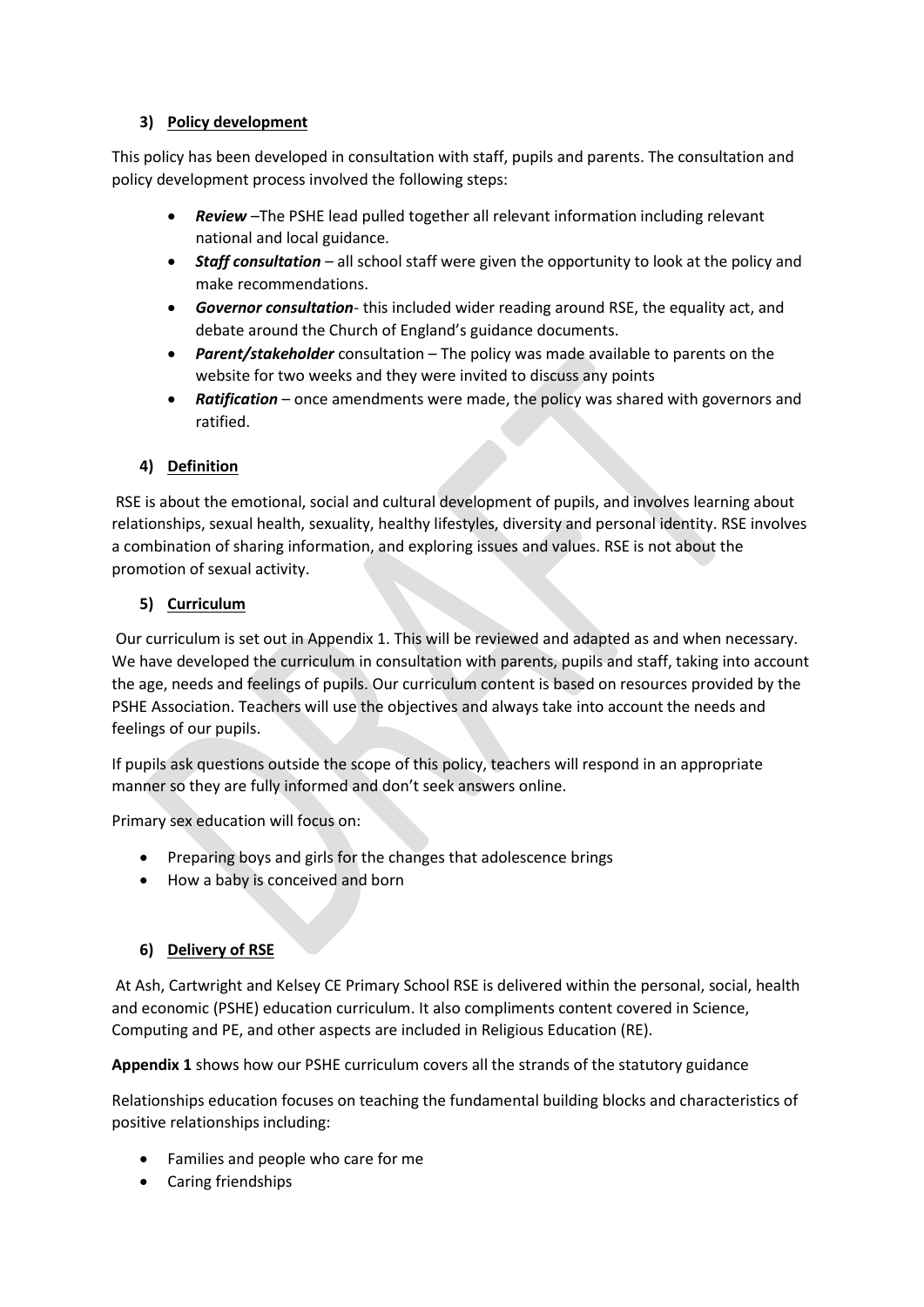- Respectful relationships
- Online relationships
- Being safe

### **7) Inclusion**

### **Equality**

Ash, Cartwright and Kelsey CE Primary School is an inclusive school where we place a strong focus on the wellbeing and progress of every child and where all members of our community are of equal worth.

Schools have a legal duty to promote equality (Equality Act, 2010) and to combat bullying (Education Act, 2006) (which includes homophobic, sexist, sexual and transphobic bullying) and Section 4.2 of the national curriculum (2014) states "Teachers should take account of their duties under equal opportunities legislation that covers race, disability, sex, religion or belief, sexual orientation, pregnancy and maternity, and gender reassignment."

RSE has clear links with other school policies aimed at promoting pupils' spiritual, moral, social and cultural development (SMSC), including the:

- Anti-Bullying Policy
- Behaviour Policy
- **•** Confidentiality Policy
- Equality and objectives Policy
- Health and Safety Policy
- Computing Policy and E Safety Policy
- RE Policy
- Safeguarding/Child Protection Policy
- **•** SMSC Policy
- **Special Educational Needs Policy**

#### **SEND**

At Ash, Cartwright and Kelsey CE Primary School Relationships and Health Education is accessible for all pupils. We provide high quality teaching that is differentiated and personalised to ensure accessibility.

### **8) Roles and Responsibilities**

#### **The Governing Body**

The governing body has delegated the approval of this policy to The Personal Development monitoring pair, and it will hold the Headteacher to account for the implementation of this policy.

### **The Headteacher**

The Headteacher is responsible for ensuring that RSE is taught consistently across the school, and for discussing any concerns or issues parents may have.

#### **The Curriculum Leader**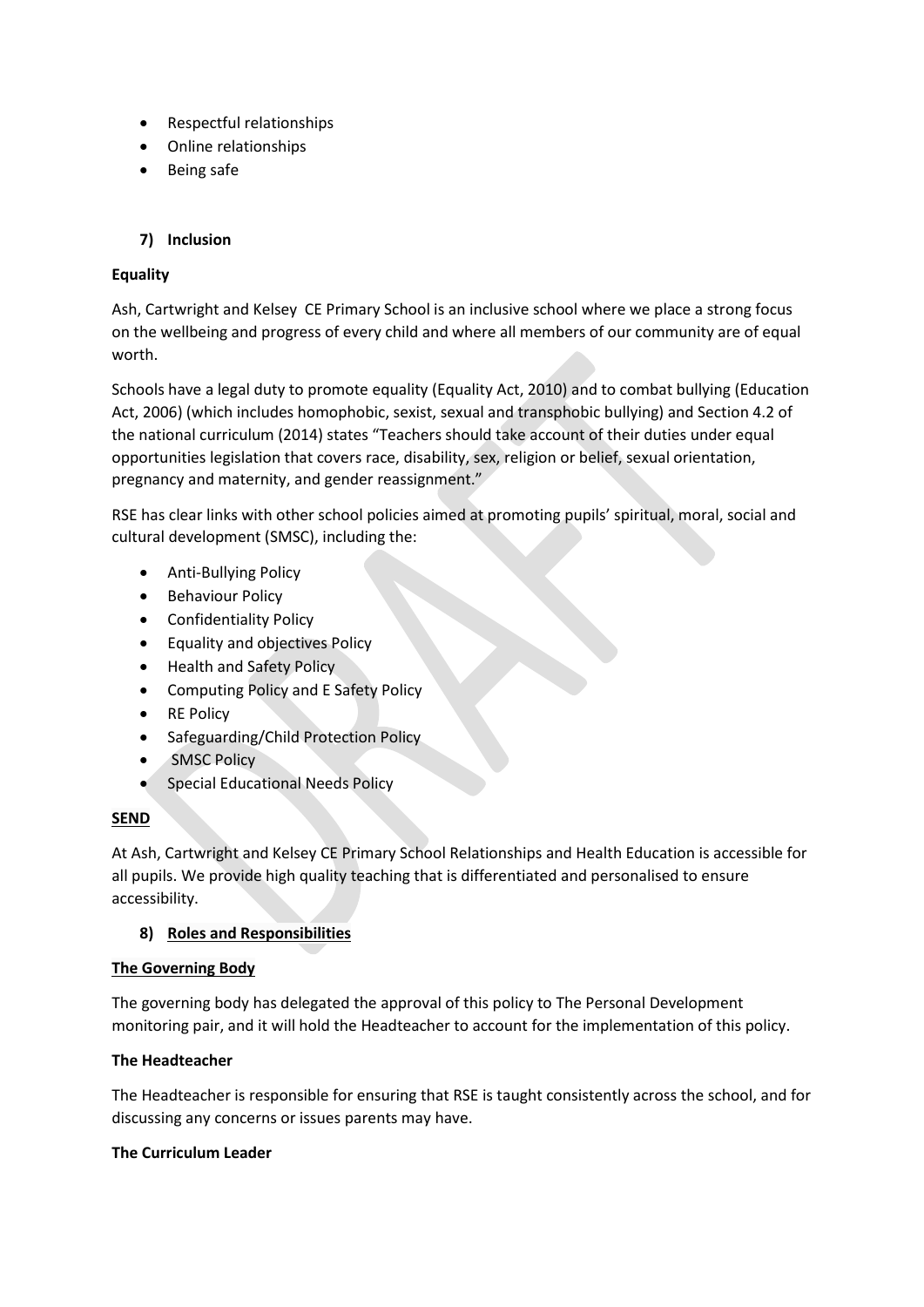The Curriculum Leader will:

- develop a differentiated curriculum;
- work closely with subject coordinators in Science, Computing R.E and P.E. to ensure Relationships Education, Sex Education and Health Education do not duplicate content covered in the National Curriculum;
- work with external organisations in order to enhance delivery of these subjects by introducing specialist knowledge and different ways of engaging with pupils;
- ensure that the teaching delivered by a specialist teacher fits with the planned programme;
- provide strategic leadership and direction;
- provide a curriculum that provides pupils with the essential knowledge they need to be educated citizens in democratic Britain;
- coordinate a number of working parties in order to explore ways of improving the curriculum and the way in which we deliver it;
- promote an awareness of and respect for a diversity of cultures, values, beliefs and abilities;
- $\bullet$  ensure appropriate coverage of the curriculum;
- provide support and advice;
- monitor pupil progress in this area;
- ensure sufficient and up to date resources are in place.
- provide guidance and support to all staff;
- provide training for all staff on induction and when the need arises regarding;
- make effective use of relevant research and information to improve this policy;
- keep up to date with new developments and resources;
- undertake risk assessments when required.
- review and monitor the implementation of the policy and curriculum;
- annually report to the Governing Body on the success and development of this policy.

#### **Staff**

Staff are responsible for:

- Delivering RSE in a sensitive way
- Modelling positive attitudes to RSE
- Monitoring progress
- Responding to the needs of individual pupils

Staff do not have the right to opt out of teaching RSE. Staff who have concerns about teaching RSE are encouraged to discuss this with the Headteacher.

#### **Pupils**

Pupils are expected to engage fully in RSE and, when discussing issues related to RSE, treat others with respect and sensitivity.

### **9) Parents' right to withdraw**

Parents do not have the right to withdraw their children from relationships education. Parents have the right to withdraw their children from the non-statutory/non-science components of sex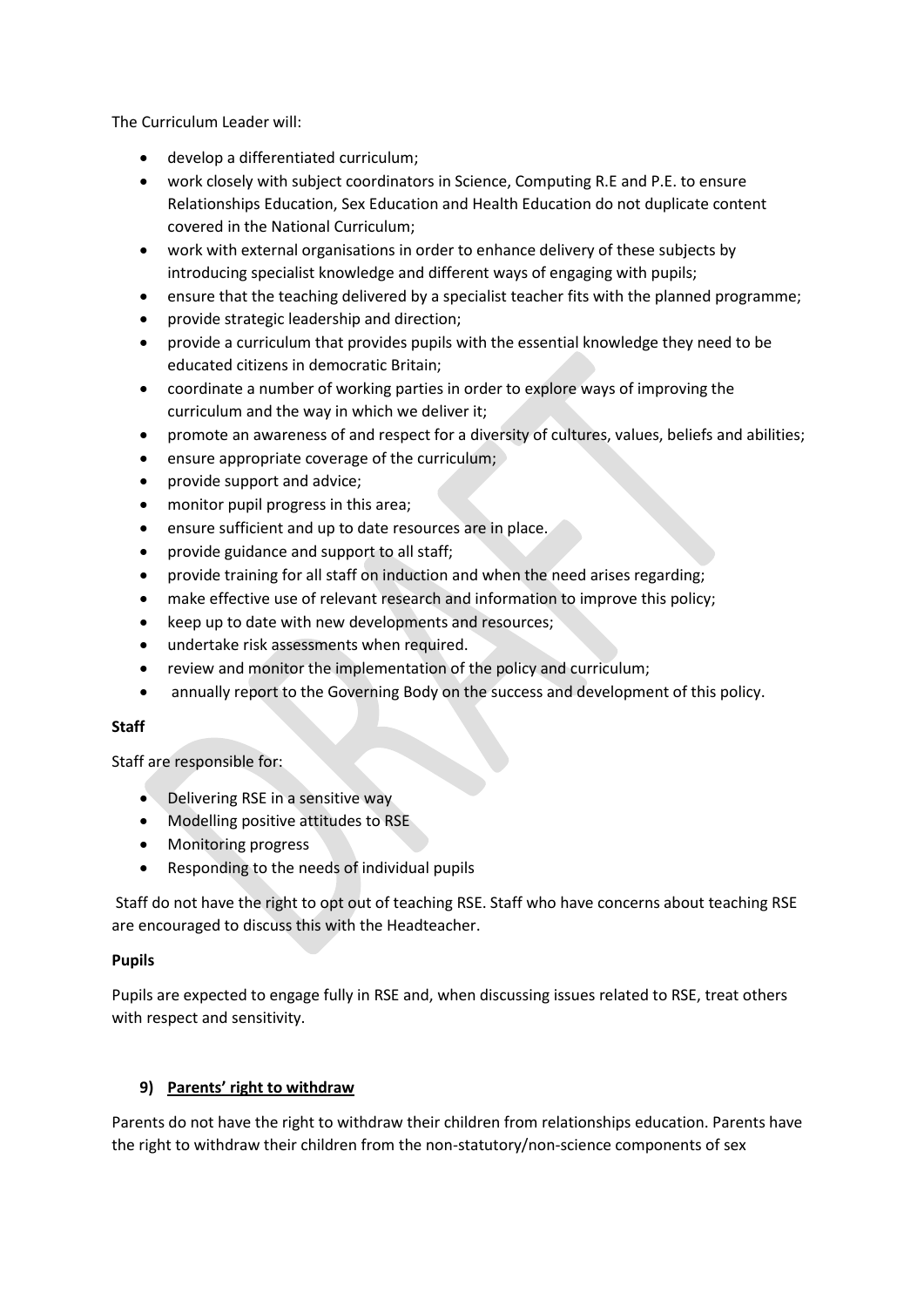education within RSE. Requests for withdrawal should be put in writing and addressed to the Headteacher. Alternative work will be given to pupils who are withdrawn from sex education.

## **10) Training**

Staff are trained on the delivery of RSE as part of their induction and it is included in our continuing professional development calendar. The Headteacher will also invite visitors from outside the school, such as school nurses or sexual health professionals, to provide support and training to staff teaching RSE.

## **11) Monitoring Arrangements**

The delivery of RSE is monitored by the Lead for PSHE (DHT) and the Headteacher through: Learning Walks, child conferencing/ pupil voice and work sampling.

Pupils' development in RSE is monitored by class teachers as part of our internal assessment systems.

This policy will be reviewed by PSHE lead and the Curriculum and Standards committee on a biannual basis or in the event of updated statutory guidance. At every review, the policy will be approved by Governing Board.

## **Appendix 1: Curriculum Map Expectations**

**Ash, Cartwright and Kelsey CE Primary School**

**PSHE (including RSE) Curriculum Map**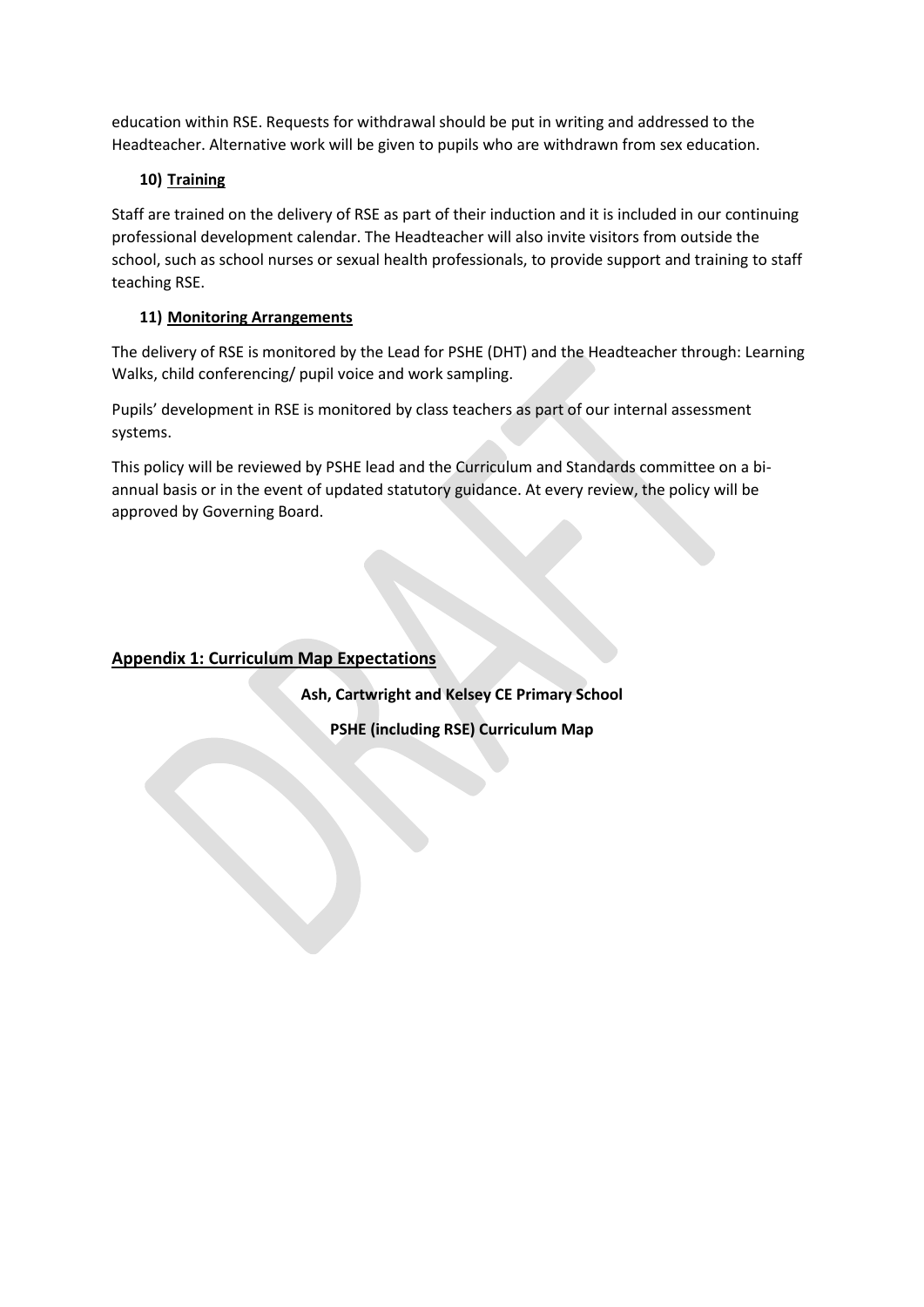#### **Expectation at the end of Lower Key Stage 2** Children should be able to answer the following questions:

#### **Relationships:**

Why might friendships change? How can I be a good friend? What are some of the bad ways people can behave towards one another? How do I know if I am being bullied and what can I do about it? Why are some parents married and some not? Why don't all families look the same?

#### **Health and Wellbeing:**

How and why is my body changing? How do boys and girls grow differently? Why are we all different? Is it ok to be different? What makes good and bad feeling? How can I tell how other people are feeling? What are good habits for looking after my growing body? What do I do if someone wants me to do something dangerous, wrong or makes me feel uncomfortable? Why does having a baby need a male and female? What are eggs and sperm? How do different animals have babies? What happens when you get older?

#### Living in the Wider World:

What is a community? What is my role in a community? What is the different between good and bad choices? How might my choices affect people around me? How might my choices affect the environment?

**Expectation at the end of Key Stage 1** Children should be able to answer the following questions:

#### **Relationships:**

Who is in my family? What does my family do for me? What makes a good friend? How should I treat my friends? What is bullying and what can I do about it?

#### **Health and Wellbeing:**

Where do babies come from? How have I changed since I was a baby? How are other children similar or different to me? Why are girls' and boys' bodies different? What do we call the different parts of girls' and boys' bodies? Who can I ask if I need to know something? Who can I go to if I am worried about something or feel unsafe? What things do I need to keep safe and healthy? Living in the Wider World:

What can people do with money? How can I look after other people? How can I look after the wider world? What different jobs do people do?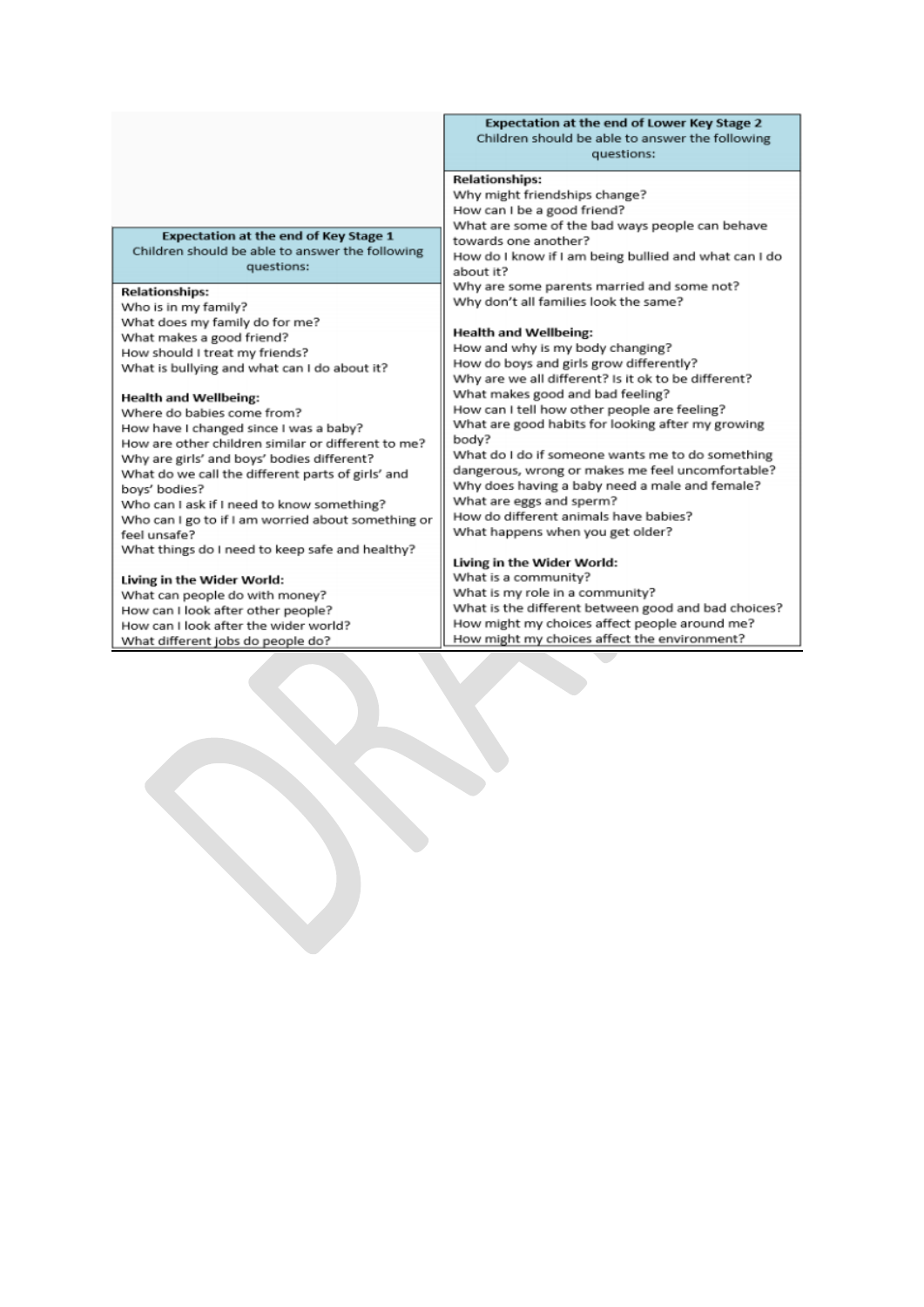#### Expectation at the end of Upper Key Stage 2 Children should be able to answer the following questions:

**Relationships:** What are the important relationships in my life now? What is love? How do we show love to one another? Can people of the same sex love one another? Is that ok? What are the different kinds of families and partnerships? What do the words 'lesbian' and 'gay' mean? What should I do if someone is being bullied or abused? Can relationships be harmful? Why are families important for having babies and bringing them  $UD<sup>2</sup>$ How can I say 'no' to someone without hurting their feelings? **Health and Wellbeing:** What is puberty? Does everyone go through it? What changes happen during puberty to boys and girls? How can I look after my body now I am going through puberty? How can girls manage periods (menstruation)? How will my body change as I get older? What kinds of feelings come with puberty? What are sexual feelings? What are wet dreams? What is masturbation? Is it normal? How can I cope with these different feelings and mood swings? What is sexual intercourse? What happens during conception? Does conception always occur or can it be prevented? How doe families with same-sex parents have babies? How does a baby develop? How is it born? Where can I find information about puberty and sex? How can I find reliable information about these things safely on the internet? Living in the Wider World: What jobs might I like to do? What things might I need to do to get that job? What things can I do to earn money safely? How can I save money? Where can I keep my money? What is the media? Should I believe everything I read online? What things can I share on social media? What should I do if I see something inappropriate online? Can I believe everything I see on TV about perfect bodies/relationships/girls and boys... to be true?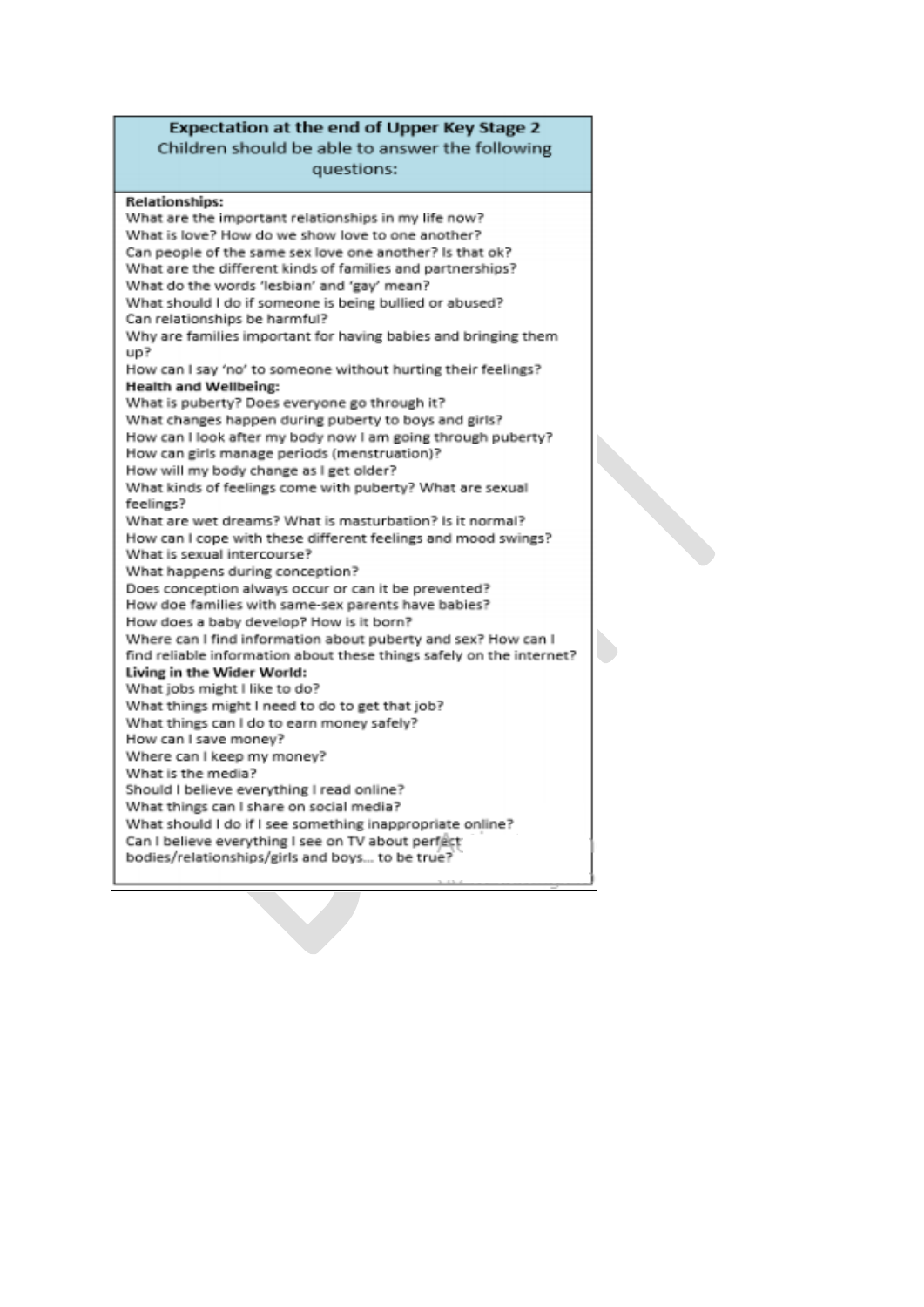#### **Appendix 2**

#### **Curriculum Map**

#### **PRIMARY PSHE EDUCATION: LONG-TERM OVERVIEW - QUESTION-BASED MODEL**

|                   | Autumn 1                                            | Autumn <sub>2</sub>                                     | Spring 1                                        | <b>Spring 2</b>                               | Summer 1                                                                                 | Summer 2                                           |
|-------------------|-----------------------------------------------------|---------------------------------------------------------|-------------------------------------------------|-----------------------------------------------|------------------------------------------------------------------------------------------|----------------------------------------------------|
| ÷<br><b>Year:</b> | What is the same and<br>different about us?         | Who is special to us?                                   | What helps us stay<br>healthy?                  | What can we do with<br>money?                 | Who helps to keep us<br>safe?                                                            | How can we look after<br>each other and the world? |
| Year <sub>2</sub> | What makes a good<br>friend?                        | What is bullying?                                       | What jobs do people do?                         | What helps us to stay<br>safe?                | What helps us grow and<br>stay healthy?                                                  | How do we recognise our<br>feelings?               |
| Year <sub>3</sub> | How can we be a good<br>friend?                     | What keeps us safe?                                     | <b>What are families like?</b>                  | <b>What makes a</b><br>community?             | Why should we eat well<br>and look after our teeth?                                      | Why should we keep<br>active and sleep well?       |
| Year 4            | What strengths, skills and<br>interests do we have? | How do we treat each<br>other with respect?             | How can we manage our<br>feelings?              | How will we grow and<br>change?               | How can our choices<br>make a difference<br>to others and the<br>environment?            | How can we manage risk<br>in different places?     |
| Year <sub>5</sub> | What makes up a<br>person's identity?               | <b>What decisions can</b><br>people make with<br>money? | How can we help in an<br>accident or emergency? | <b>How can friends</b><br>communicate safely? | How can drugs common<br>to everyday life affect<br>health?                               | What jobs would we like?                           |
| Year 6            | How can we keep healthy as we grow?                 |                                                         | How can the media influence people?             |                                               | What will change as we become more independent?<br>How do friendships change as we grow? |                                                    |

#### **Appendix 3: Additional Reference Links**

DFE Guidance – 'Relationships Education, Relationships and Sex Education (RSE) and Health Education'2019. This guidance sets out legal duties with which schools must comply when teaching relationships education, RSE and health education.

[https://www.gov.uk/government/publications/relationships-education-relationships-and-sex](https://www.gov.uk/government/publications/relationships-education-relationships-and-sex-education-rse-and-health-education)[education-rse-and-health-education](https://www.gov.uk/government/publications/relationships-education-relationships-and-sex-education-rse-and-health-education)

The Church of England Vision for Education – 'Deeply Christian, Serving the Common Good'; Autumn 2016. Our church schools must be committed to being welcoming and inclusive communities where all feel included, can learn and flourish, living out Jesus's promise of 'life in all its fullness' (John 10;10), regardless of their family arrangements, beliefs or sexual or gender orientation. <https://www.churchofengland.org/more/education-and-schools/vision-education>

The Equality Act 2010. The Act protects people from discrimination and harassment. It places a duty on educational facilities to be proactive in considering the need to address inequalities. <http://www.legislation.gov.uk/ukpga/2010/15/contents>

Valuing All God's Children (VAGC) published by the Church of England's education Office; Summer 2019 (2nd Edition). This document seeks to offer guidance and support in tackling homophobic, biphobic and transphobic bullying in schools

[https://www.churchofengland.org/sites/default/files/2019-](https://www.churchofengland.org/sites/default/files/2019-07/Valuing%20All%20God%27s%20Children%20July%202019_0.pdf) [07/Valuing%20All%20God%27s%20Children%20July%202019\\_0.pdf](https://www.churchofengland.org/sites/default/files/2019-07/Valuing%20All%20God%27s%20Children%20July%202019_0.pdf)